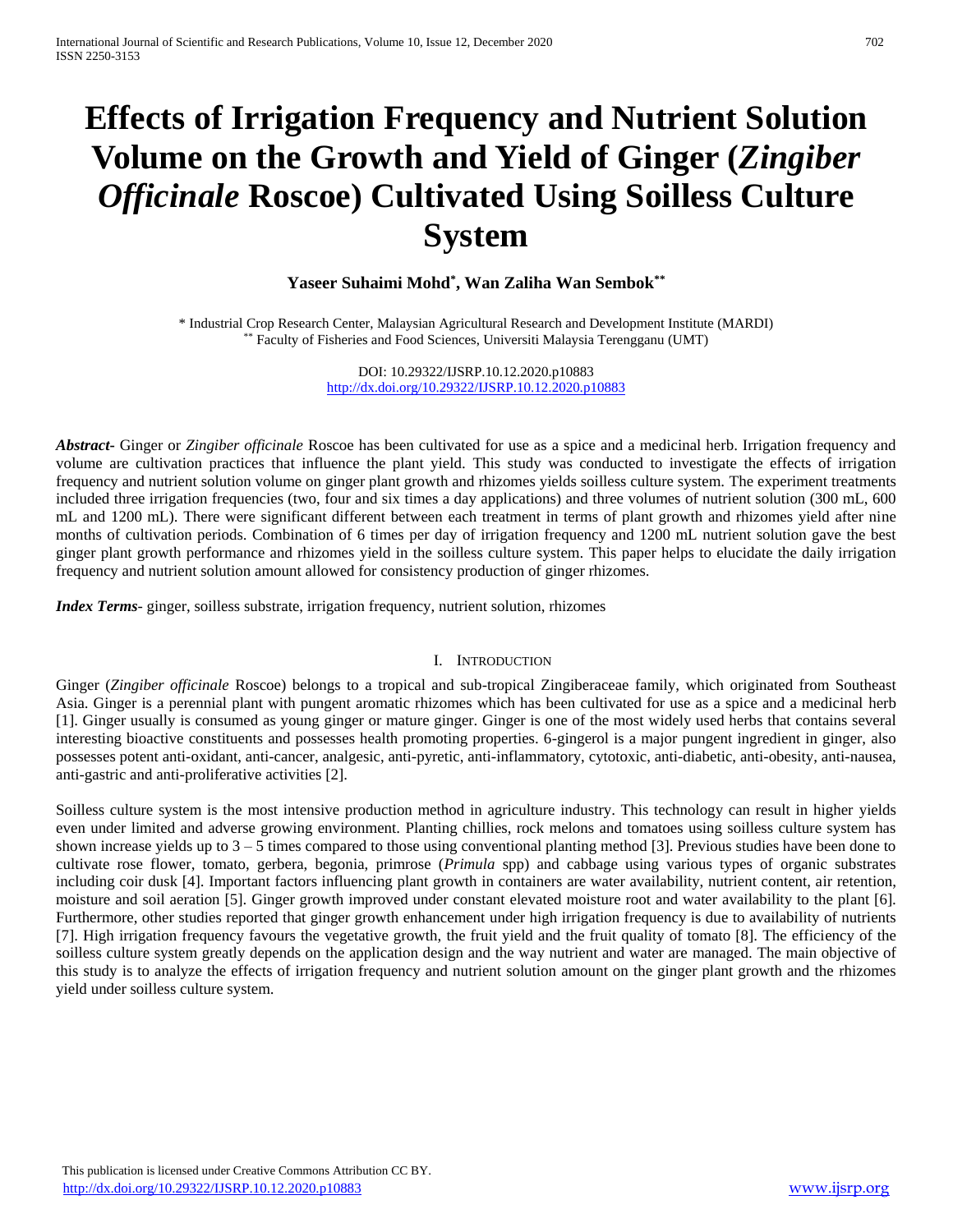#### II. RESEARCH METHODOLODY

Ginger var Bentong was selected and used in this study. Prior to sowing, 10-month-old ginger rhizomes were bought from a ginger plantation in Bentong, Pahang. Each of the rhizomes was cut into smaller pieces of about 7 cm long and 100 g in weight. Each of the seed rhizomes contained  $2 - 3$  point buds. The seed rhizomes were treated with Previcur-N prior to planting. 100% of coir dusts were used as growth media. The growth media were thoroughly mixed in a 10-litre pail before filling into 60 cm  $\times$  60 cm black polyethylene bags. One seed rhizome was planted 5 cm deep in the polyethylene bags. Each polyethylene bag was placed randomly on four irrigation lines under the side-netted rain shelter and individually irrigated with nutrient solution via a dripper on the surface of the growth medium.

The research was conducted in rain shelter at MARDI Station, Serdang, Selangor, Malaysia. A side-netted rain shelter of 30 m long  $\times$ 10 m wide  $\times$  4.5 m high were used in the study. All structures were made of galvanized steel frame and insect repellent net (0.1  $\times$  0.1 mm<sup>2</sup>) side cladding. The rain shelter oriented in north-south direction for maximum sunlight exposure. Entrance into the shelter must be through double doors to reduce the chance of insect entry.

The experiment treatments included three irrigation frequencies (WF) (WF<sub>2</sub> = two times a day applications, WF<sub>4</sub> = four times a day applications and WF<sub>6</sub> = six times a day applications) and three volumes of nutrient solution (A) ( $A_1 = 300$  mL,  $A_2 = 600$  mL and  $A_3 =$ 1200 mL). The irrigation water was applied through drip system. The amount of nutrient solution applied for each time of irrigation frequency was 150 ml. The twice daily application was carried out at 9.30 am and 4.30 pm, meanwhile the four times a day applications were applied at 9.30 am, 10.30 am, 12.30 pm and 4.30 pm and the six times a day applications were given at 9.30 am, 10.30 am, 11.30 am, 12.30 am, 1.30 pm and 4.30 pm. The irrigation regimes were carried out until one week before harvesting time. Irrigation water applied were from tap water with electrical conductivity value of 0.4  $\mu$ S m<sup>-1</sup>. A split plot experimental design with three replications for each treatment was applied in the experiment. Each treatment consisted of 300 polybags or samples. Before the experiment began, the growth media were irrigated equally or close to field capacity.

The irrigation system, which was built in the side-netted rain shelter, consisted of a 1,500-litre tank, 1.5 Hp water pump, water filter, pressure meter and four lateral lines (28 m each) which looped to each other. Each of the lateral lines was equipped with 100 drippers that were placed into 100 polyethylene bags, side by side. The distance between each line was 1.5 m and the distance between each dripper point in the lateral line was 0.3 m. A valve was attached to an inlet to control the amount of the irrigated solution to be pumped in. A small valve was also attached to each lateral line to maintain the flow through the drip line. The nutrient solutions were supplied through 0.3 m micro tubes and arrow drippers.

All fertilizer components were water soluble. The fertilizer stocks were prepared according to [9]. The macro and micro nutrients were prepared separately as A and B stock solutions respectively, at 100× dilution. Solution A contained calcium nitrate and iron, while solution B contained all other components. All components were added one by one to ensure that they dissolved completely in the water. In preparing stock A solution, calcium nitrate was added into the container containing tap water (pH  $5.5 - 6.5$ ) and stirred until it dissolved. Then, the solution was poured into a 100-litre vessel. Iron powder was added into another container that contained tap water, stirred until it dissolved completely, and then added into the vessel. The same procedure was applied in preparing Stock B solution. The irrigation solutions were prepared in a 1,500-litre tank. Stock A and Stock B were added into the tank at 1:1 ratio until the needed electricity conductivity (EC) was achieved. The EC of the fertigation solution was between 1.8  $\mu$ S cm<sup>-1</sup> and 2.4  $\mu$ S cm<sup>-1</sup>. The growth of the ginger plants was measured monthly by measuring the height of plant, the number of tillers and the fresh and the dry weight of leaves/shoot and rhizomes. The ginger plants were randomly selected and the rhizomes were harvested after  $3 - 9$ months of sowing to determine the yield and the growth of rhizomes. The weight was measured immediately after harvest to prevent desiccation and water loss from the rhizomes. Data obtained were subjected to statistical analysis using analysis of variance (ANOVA) procedures to test the significant effect of all the variables investigated using SAS version 9.1. Means were separated using

III. RESULTS AND DISCUSSION

# *3.1 Plant growth performance*

Table 1 shows the interaction of irrigation frequency and nutrient solution volume in relation to plant height, shoots and leaves biomasses and tillers number. There were significant different at 5% between each treatment in terms of plant growth performance after nine months of cultivation periods. Various combinations of treatments produced different results for each characteristic. The best plant growth performance was obtained from WF<sub>6</sub> x A<sub>3</sub> treatment. Experiment data showed WF<sub>6</sub> x A<sub>3</sub> treatment was the best parameter that provided good growth for ginger crop compared to other treatments. All plants that irrigated with 6 times per day resulted in higher plant height, shoots and leaves biomasses, and tillers number, followed by the media irrigated with a frequency of 4 and 2 times per day. Similarly, nutrient volume applied at 1,200 ml per day led to higher plant height, shoots and leaves biomasses and tillers number. The reason for this can be attributed to better water availability to the root zone. The plants attained the highest heights

Duncan Multiple Range Test (DMRT) as the test of significance at  $\rho \le 0.05$ .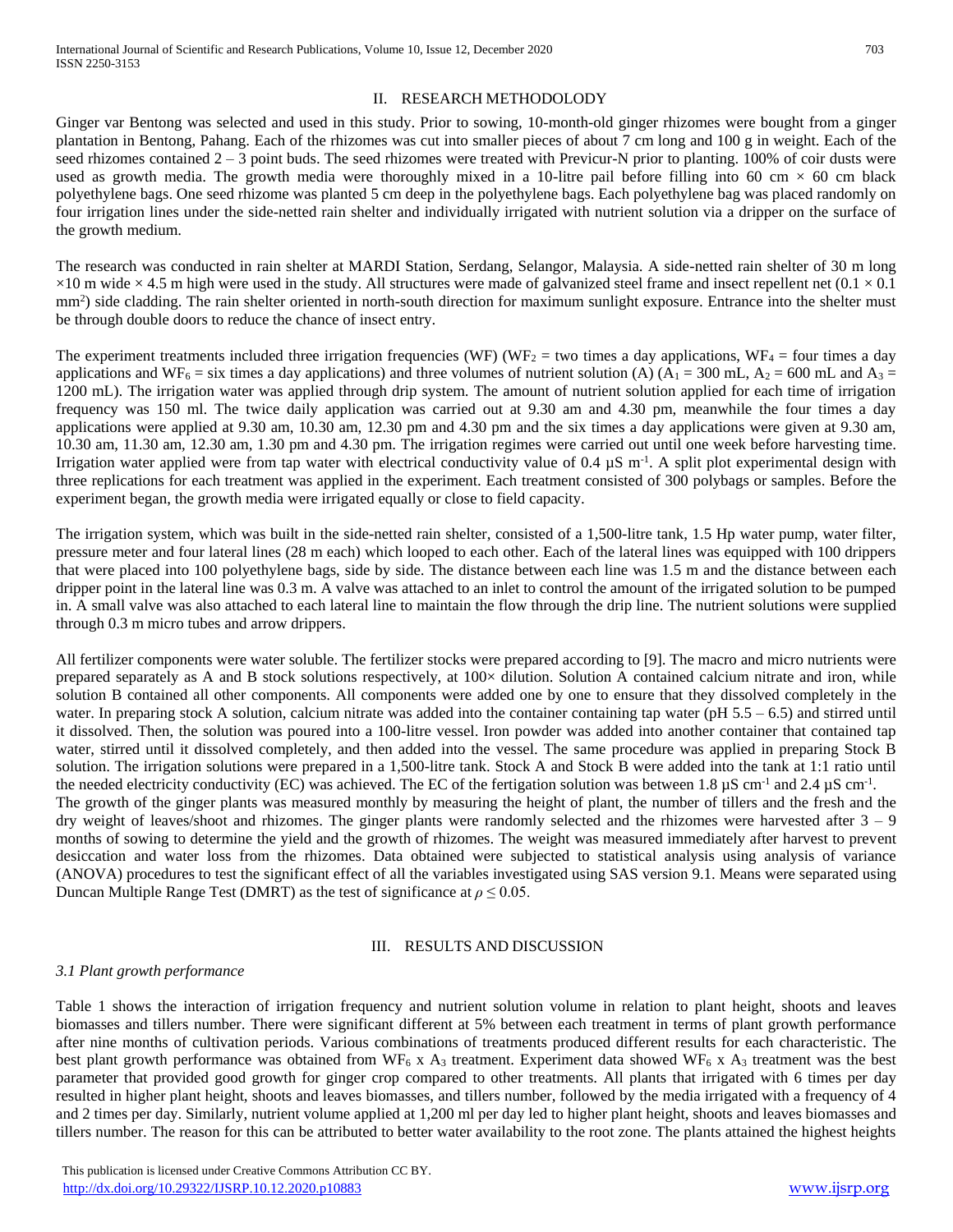in WF<sub>6</sub> x A<sub>3</sub> treatment but the lowest in WF2 x A1 treatment. Combination of 1,200 ml of nutrient solution and 6 times per day of irrigation frequency was the best parameter to grow ginger in the soilless culture system. Overall, irrigation restriction on the plant decreases the photosynthetic and the stomatal conductance levels that further, affecting the plants vegetative growth [10]. Previous studies have shown that water restrictions reduced the plant vegetative growth of pomegranate, olive and cherry plants [11]. Lower plant vegetative growth resulted in plant yield reduction. Since the root volume is restricted and readily available water quantity is low, frequent irrigation in small amount is required to maximize the crop productivity in soilless culture [12]. Therefore, irrigating 20 – 30 times a day may be necessary to maintain moisture in root zone in summer time, especially for rapidly growing crops [13]. Generally, delivering constant volume of nutrient solution during each irrigation and varying the number of irrigations are better than keeping the number of irrigations constant and varying the volume [14]. However, in some cases, frequent irrigations may reduce oxygen availability to plant roots owing to excessive moisture content in root zone [12]. The development and the quality of pomegranate fruits are also affected by deficient irrigation [15].

| <b>Treatment</b>        | <b>Plant height</b>    | <b>Shoot</b> and             | Number of       | <b>Diameter</b> | <b>SPAD</b>       | Number of       |
|-------------------------|------------------------|------------------------------|-----------------|-----------------|-------------------|-----------------|
|                         | (cm)                   | leaves biomass               | tillers         | of tillers      | value             | leaves          |
|                         |                        | (gm)                         |                 |                 |                   |                 |
| $WF_2$ x $A_1$          | $57 \pm 2^{f}$         | $560 \pm 96^{\rm f}$         | 6 <sup>f</sup>  | 7 <sup>c</sup>  | 50 <sup>f</sup>   | $7^{\rm e}$     |
| $WF_2$ x $A_2$          | $77 \pm 6^{\rm d}$     | $867 \pm 130$ <sup>d</sup>   | $\mathbf{Q}^e$  | 8 <sup>b</sup>  | $52^{\circ}$      | 10 <sup>c</sup> |
| $WF_2$ x $A_3$          | $105 \pm 11^b$         | $1,120 \pm 220^b$            | 10 <sup>d</sup> | 7 <sup>c</sup>  | 55 <sup>c</sup>   | 13 <sup>b</sup> |
| $WF_4$ x $A_1$          | $60.5 \pm 4^e$         | $640 \pm 109^e$              | 9 <sup>e</sup>  | 8 <sup>b</sup>  | $52^e$            | 8 <sup>d</sup>  |
| $WF_4$ x $A_2$          | $84 \pm 8^{\circ}$     | $885 \pm 140$ <sup>d</sup>   | 10 <sup>d</sup> | 8 <sup>b</sup>  | 53 <sup>d</sup>   | 11 <sup>c</sup> |
| $WF_4$ x $A_3$          | $114 \pm 12^{\rm a}$   | $1,280 \pm 240^b$            | 11 <sup>c</sup> | 9 <sup>a</sup>  | 56 <sup>c</sup>   | $14^a$          |
| $WF_6$ x A <sub>1</sub> | $62.5 \pm 5^e$         | $680 \pm 115^e$              | 10 <sup>d</sup> | 8 <sup>b</sup>  | $52^e$            | 8 <sup>d</sup>  |
| $WF_6$ x $A_2$          | $86.25 \pm 9^{\circ}$  | $907.5 \pm 123$ <sup>c</sup> | 12 <sup>b</sup> | 8 <sup>b</sup>  | 54 <sup>d</sup>   | 11 <sup>c</sup> |
| $WF_6$ x A <sub>3</sub> | $115 \pm 16^{\rm a}$   | $1,360 \pm 255^{\text{a}}$   | 13 <sup>a</sup> | <b>g</b> a      | 58 <sup>a</sup>   | 14 <sup>a</sup> |
| WF <sub>2</sub>         | $80.6 \pm 7^{\rm d}$   | $849 \pm 125$ <sup>d</sup>   | 8 <sup>e</sup>  | 7 <sup>c</sup>  | $52^e$            | 10 <sup>c</sup> |
| WF <sub>4</sub>         | $86.2 \pm 9^{\circ}$   | $935 \pm 142^{\circ}$        | $10^d$          | 8 <sup>b</sup>  | 53 <sup>d</sup>   | 11 <sup>c</sup> |
| $WF_6$                  | $87.92 \pm 10^{\circ}$ | $982.5 \pm 159^{\circ}$      | 12 <sup>b</sup> | 8 <sup>b</sup>  | 54 <sup>d</sup>   | 11 <sup>c</sup> |
| A <sub>1</sub>          | $60.5 \pm 4^e$         | $626.67 \pm 78$ <sup>e</sup> | $8^e$           | 7 <sup>c</sup>  | $51^{\mathrm{f}}$ | 8 <sup>d</sup>  |
| $A_2$                   | $82.6 \pm 9^b$         | $886.5 \pm 165$ <sup>d</sup> | 11 <sup>c</sup> | 8 <sup>b</sup>  | 53 <sup>d</sup>   | 10 <sup>c</sup> |
| $A_3$                   | $112 \pm 12^a$         | $1253 \pm 222^b$             | 11 <sup>c</sup> | 8 <sup>b</sup>  | 56 <sup>b</sup>   | $14^a$          |

| Table 1: Effect of irrigation frequency and volume on growth parameter of ginger plant after nine months of cultivation |
|-------------------------------------------------------------------------------------------------------------------------|
| period                                                                                                                  |

**Mean values with the same letter are not significant different at** *ρ* **< 0.05 Duncan Multiple Range Test (DMRT)**

# 3.2 *Rhizomes yield*

Table 2 presents the interaction of irrigation frequencies and nutrient solution volume on rhizomes yield, and rhizomes to shoots ratio after nine months of planting periods. There were significant different between each treatment in terms of rhizomes yield after nine months of cultivation periods. The plants attained the highest yield from WF<sub>6</sub> x A<sub>3</sub> treatments. Plants from WF<sub>2</sub> x A<sub>1</sub> treatment gave rise to the lowest rhizomes yield. Irrigation frequencies of 4 – 6 times per day managed to give rhizomes yield above 1 kg provided the nutrient amount supplied were between  $600 - 1,200$  ml per day. Meanwhile, application of irrigation at 6 times per day resulted in better rhizomes yield regardless the nutrient volume. Similar results also were observed in the cherry tomato plant that resulted in the higher yield, the number and the weight of fruits with the application of 1,500 ml of water per day [16]. Overall, the highest irrigation frequency is more efficient for plant growth and yield regardless of the nutrient level, with four – six times a day and has significant effect on fruit yield compared to twice a day [17]. [18], stated that the frequency of fertigation has an important influence on plant yield. For crops grown in containers, it is important to consider the tendency of most root systems to grow gravitropically to form a dense layer at the bottom of the containers [4]. These conditions are able to create conducive growth area that increase aeration in the substrate and reduce drying of the surface by lifting the moisture higher up in the polyethylene bags. This increases the volume of the mix that is suitable for root development and improves access to moisture and fertiliser. This redistribution of moisture is perhaps one of the reasons for plants to have higher rhizome yield. The highest rhizome to shoots ratios were obtained from  $WF_6$  x  $A_3$  treatments. Increase irrigation frequency resulted in high rhizomes to shoots ratio. The lowest rhizomes to shoots ratio was obtained from WF<sub>2</sub> x  $A_1$  treatment. The experimented data showed that water irrigated at 2 times per day reduced the rhizomes to shoots ratio drastically

 This publication is licensed under Creative Commons Attribution CC BY. <http://dx.doi.org/10.29322/IJSRP.10.12.2020.p10883> [www.ijsrp.org](http://ijsrp.org/)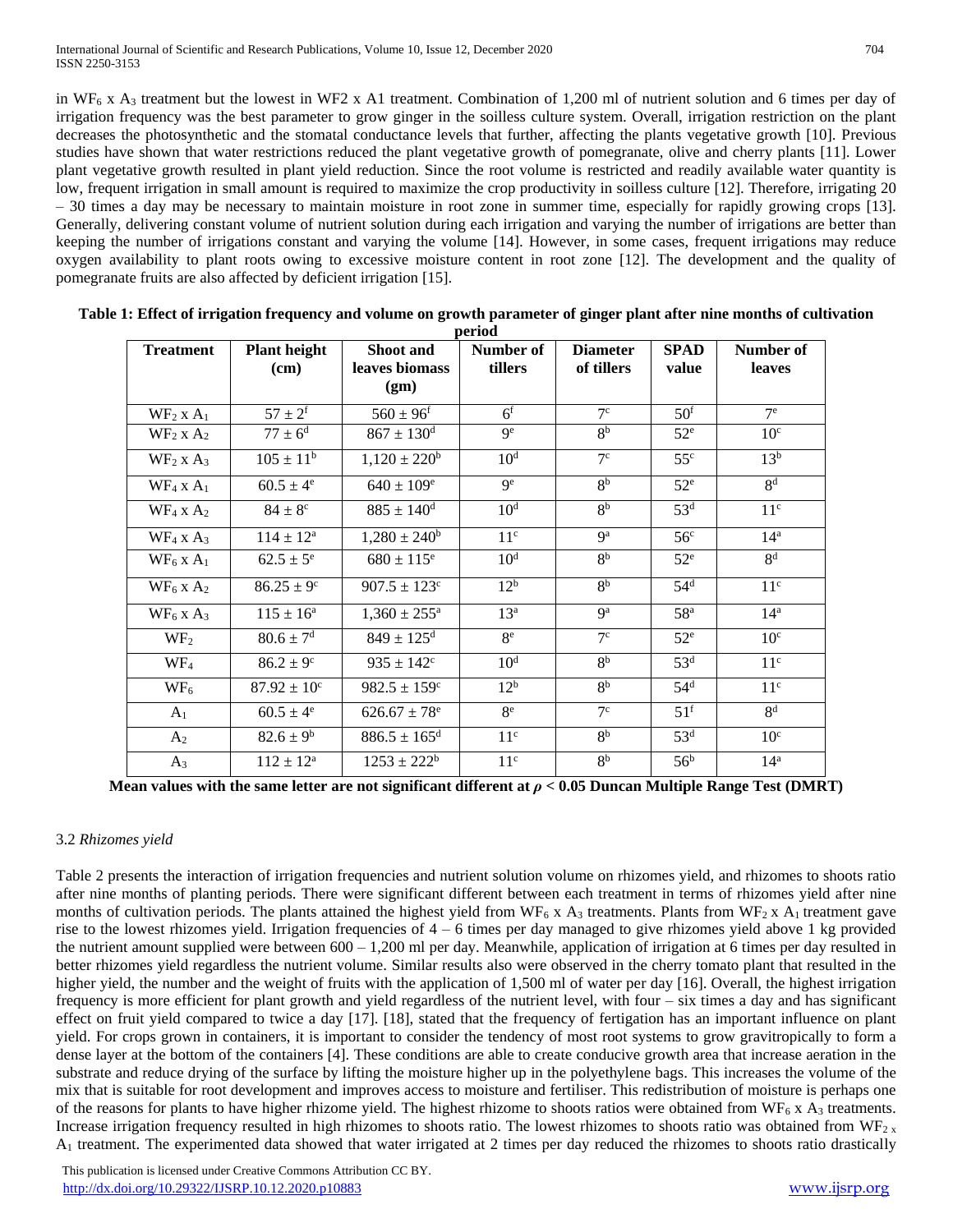compared to other 4 and 6 times of irrigation per day. The high ratio of underground biomass to aboveground biomass reflects that the roots were well able to supply the top of the plant with water, nutrient, stored carbohydrates and certain growth regulators [19]. These results were similar with the study conducted by [20], who found that ginger rhizome yield increased significantly when grown using soilless system.

| <b>Treatment</b>       | Rhizomes yield (g)         | <b>Rhizomes to shoots ratio</b> |
|------------------------|----------------------------|---------------------------------|
| $WF_2$ x $A_1$         | $632 \pm 11^k$             | 1.13 <sup>n</sup>               |
| $WF_2$ x $A_2$         | $1510 \pm 39$ <sup>g</sup> | $1.74^{i}$                      |
| $WF2$ x A <sub>3</sub> | $3800 \pm 75$ <sup>c</sup> | 3.39 <sup>c</sup>               |
| $WF_4$ x $A_1$         | $870 \pm 24^{\circ}$       | 1.36 <sup>k</sup>               |
| $WF_4$ x $A_2$         | $1240 \pm 30^{\rm h}$      | 1.40j                           |
| $WF_4$ x $A_3$         | $4820 \pm 87$ <sup>b</sup> | 3.77 <sup>b</sup>               |
| $WF6$ x A <sub>1</sub> | $910 \pm 28^{\rm i}$       | 1.34 <sup>1</sup>               |
| $WF_6$ x $A_2$         | $2290 \pm 50^{\circ}$      | 2.52 <sup>e</sup>               |
| $WF_6$ x $A_3$         | $5560 \pm 98^{\rm a}$      | 4.09 <sup>a</sup>               |
| WF <sub>2</sub>        | $1980 \pm 48$ <sup>f</sup> | 2.33 <sup>g</sup>               |
| WF <sub>4</sub>        | $2310 \pm 55^e$            | 2.47 <sup>f</sup>               |
| $WF_6$                 | $2920 \pm 65^{\rm d}$      | 2.97 <sup>d</sup>               |
| A <sub>1</sub>         | $804 \pm 18^{j}$           | $1.28^{\rm m}$                  |
| A <sub>2</sub>         | $1680 \pm 41$ <sup>g</sup> | 1.90 <sup>h</sup>               |
| $A_3$                  | $4726 \pm 82^b$            | 3.77 <sup>b</sup>               |

#### **Table 2: Effect of irrigation frequency and nutrient solution volume on rhizomes yield and ratio parameters with different substrate and irrigation frequency.**

**Mean values with the same letter are not significant different at** *ρ* **< 0.05 Duncan Multiple Range Test (DMRT)**

# IV. CONCLUSION

Irrigated nutrient solution 6 times per days is the best irrigation frequency to obtain high plant growth performance. Nutrient solution at 1,200 ml per day is the best amount to apply to the ginger plant. However, combination of 6 times per day of irrigation frequency and 1,200 ml of nutrient solution is the best parameter to grow ginger in the soilless culture system. The present study has shown that constant delivering volume of nutrient solution during each irrigation was able to provide conducive environment for root to growth. Otherwise, frequent irrigations can reduce oxygen availability to plant roots because of excessive moisture content in root zone. Water restrictions reduced the plant vegetative growth thus lowering ginger plant yield. There were significant different between each treatment in terms of rhizomes yield after nine months of cultivation periods. Combination of 6 times per day of irrigation frequency and 1,200 ml of nutrient solution was the best parameter to obtain higher ginger rhizome yield in the soilless culture system. Ginger plant showed positive rhizomes yield responding to application of irrigation at 6 times per day regardless the nutrient volume. Higher rhizome yield may be due to increase irrigation frequencies can create conducive growth area that increase aeration in the substrate and reduce drying of the surface by lifting the moisture higher. Application of 6 times per day of irrigation frequency and 1,200 ml of nutrient solution can be applied to obtain high plant growth performance and rhizome yield. The understanding of daily irrigation frequencies and nutrient solution amount allowed for consistency production of ginger rhizomes.

#### **REFERENCES**

<sup>[1]</sup> Akram, M., Ibrahim Shah, M., Khan, U., Mohiuddin, E., Abdul Sami, A. M., Ali Shah, S. M., Khalil, A. and Ghazala, S. (2011). *Zingiber officinale* Roscoe (A Medicinal Plant). *Pakistan Journal of Nutrition*, 10(4): 399 – 400.

<sup>[2]</sup> Chairat, P. and Anchalee, S. (2008). [6]-gingerol content and bioactive properties of ginger (*Zingiber officinale* Roscoe) extracts from supercritical CO<sup>2</sup> extraction. *Asian Journal of Food and Agro-Industry,* 1(01).